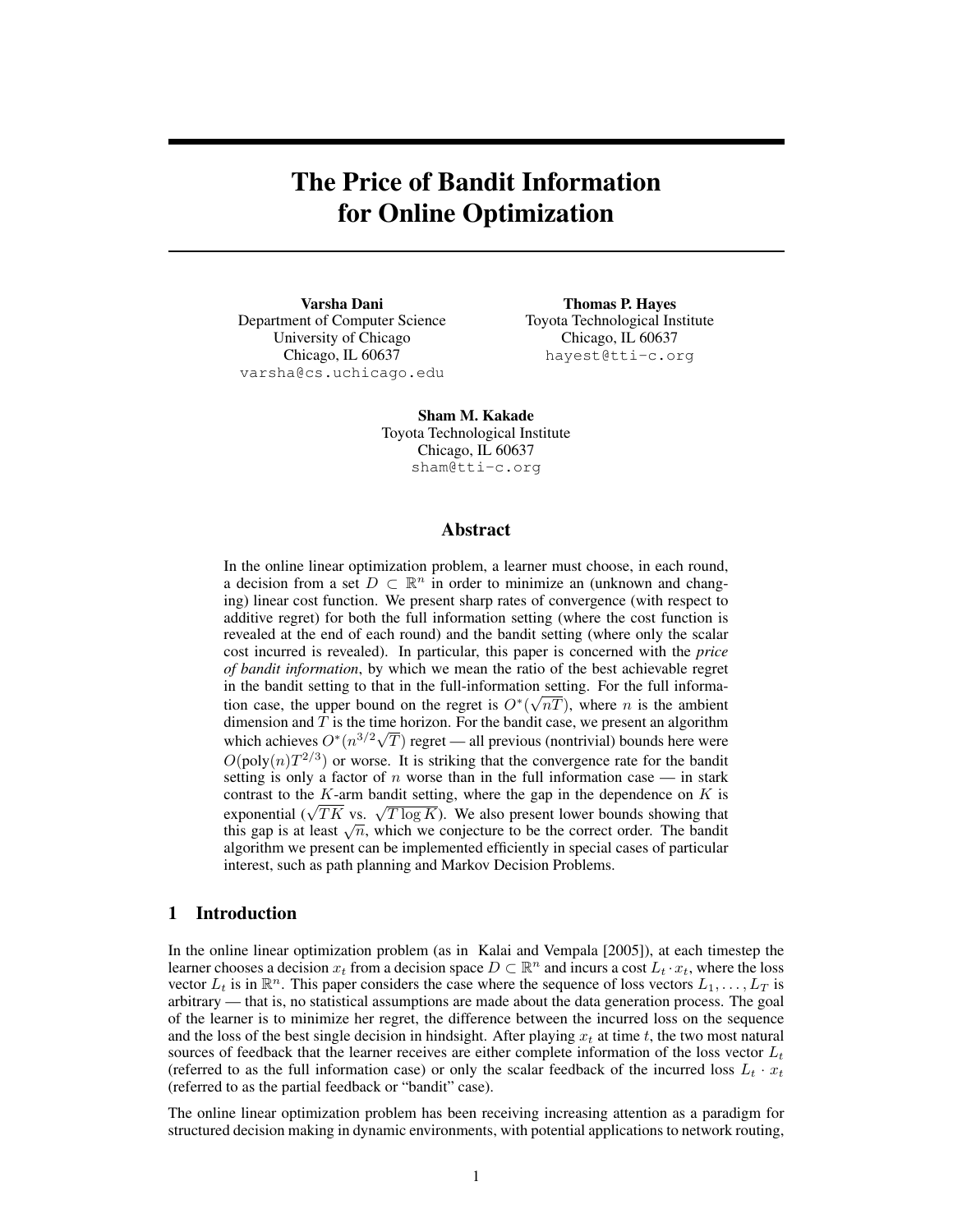|                         | $K-Arm$          |             | Linear Optimization |                               |                               |                               |
|-------------------------|------------------|-------------|---------------------|-------------------------------|-------------------------------|-------------------------------|
|                         | Full             | Partial     | Full                | Partial                       |                               |                               |
|                         |                  |             |                     | 1.I.D.                        |                               | Expectation High Probability  |
| Lower Bound $\parallel$ | $\sqrt{T \ln K}$ | $\sqrt{TK}$ | $\sqrt{nT}$         | $\mathbf{n}\sqrt{\mathbf{T}}$ | $\mathbf{n}\sqrt{\mathbf{T}}$ | $\mathbf{n}\sqrt{\mathbf{T}}$ |
| <b>Upper Bound</b>      | $\sqrt{T \ln K}$ | $\sqrt{TK}$ | $\sqrt{nT}$         | $n\sqrt{T}$                   | $\rm n^{3/2}\sqrt{T}$         | $n^{3/2}\sqrt{T}$             |
| Efficient Algo          | N/A              | N/A         | Sometimes           | Yes                           | Sometimes                     |                               |

Table 1: Summary of Regret Bounds: Only the leading dependency in terms of n and T are shown (so some log factors are dropped). The results in bold are provided in this paper. The results for the K-arm case are from Freund and Schapire [1997], Auer et al. [1998]. The i.i.d. column is the stochastic setting (where the loss vectors are drawn from some fixed underlying distribution) and the result are from Dani et al. [2008]. The expectation column refers to the expected regret for an arbitrary sequence of loss vectors (considered in this paper). The high probability column follows from a forthcoming paper Bartlett et al. [2007]; these results also hold in the adaptive adversary setting, where the loss vectors could change in response to the learner's previous decisions. The Efficient Algo row refers to whether or not there is an efficient implementation — "yes" means there is a polytime algorithm (for the stated upper bound) which only uses access to a certain optimization oracle (as in Kalai and Vempala [2005]) and "sometimes" means only in special cases (such as Path Planning) can the algorithm be implemented efficiently. See text for further details.

path planning, job scheduling, etc. This paper focuses on the fundamental regrets achievable for the online linear optimization problem in both the full and partial information feedback settings, as functions of both the dimensionality  $n$  and the time horizon  $T$ . In particular, this paper is concerned with what might be termed *the price of bandit information* — how much worse the regret is in the partial information case as compared to the full information case.

In the  $K$ -arm case (where  $D$  is the set of  $K$  choices), much work has gone into obtaining sharp regret bounds. These results are summarized in the left two columns in Table 1. For the full information case, the exponential weights algorithm, Hedge, of Freund and Schapire [1997] provides the regret listed. For the partial information case, there is a long history of sharp regret bounds in various settings (particularly in statistical settings where i.i.d assumptions are made), dating back to Robbins [1952]. In the (non-statistical) adversarial case, the algorithm of Auer et al. [1998] provides the regret listed in Table 1 for the partial information setting. This case has a convergence rate that is exponentially worse than the full information case (as a function of  $K$ ).

There are a number of issues that we must address in obtaining sharp convergence for the online linear optimization problem. The first issue to address is in understanding what are the natural quantities to state upper and lower bounds in terms of. It is natural to consider the case where the loss is uniformly bounded (say in  $[0, 1]$ ). Clearly, the dimensionality n and the time horizon T are fundamental quantities. For the full information case, all previous bounds (see, e.g., Kalai and Vempala [2005]) also have dependencies on the diameter of the decision and cost spaces. It turns out that these are extraneous quantities — with the bounded loss assumption, one need not explicitly consider diameters of the decision and cost spaces. Hence, even in the full information case, to obtain a sharp upper bound we need a new argument to get an upper bound that is stated only in terms of n and T (and we do this via a relatively straightforward appeal to **Hedge**).

The second (and more technically demanding) issue is to obtain a sharp bound for the partial information case. Here, for the K-arm bandit case, the regret is  $O^*(\sqrt{KT})$ . Trivially, we can appeal to this result in the linear optimization case to obtain a  $\sqrt{|D|T}$  regret by setting K to be the size of D. However, the regret could have a very poor n dependence, as  $|D|$  could be exponential in n (or worse). In contrast, note that in the full information case, we could appeal to the  $K$ -arm case to obtain  $O(\sqrt{T \log |D|})$  regret, which in many cases is acceptable (such as when D is exponential in  $n$ ). The primary motivation for different algorithms in the full information case (e.g. Kalai and Vempala [2005]) was for computational reasons. In contrast, in the partial information case, we seek a new algorithm in order to just obtain a sharper convergence rate (of course, we are still also interested in efficient implementations). The goal here is provide a regret that is  $O^*(\text{poly}(n)\sqrt{T})$ .

In fact, the partial information case (for linear optimization) has been receiving increasing interest in the literature [Awerbuch and Kleinberg, 2004, McMahan and Blum, 2004, Dani and Hayes, 2006]. Here, all regrets provided are  $O(poly(n)T^{2/3})$  or worse. We should note that some of the results here [Awerbuch and Kleinberg,  $2004$ , Dani and Hayes, 2006] are stated in terms of only n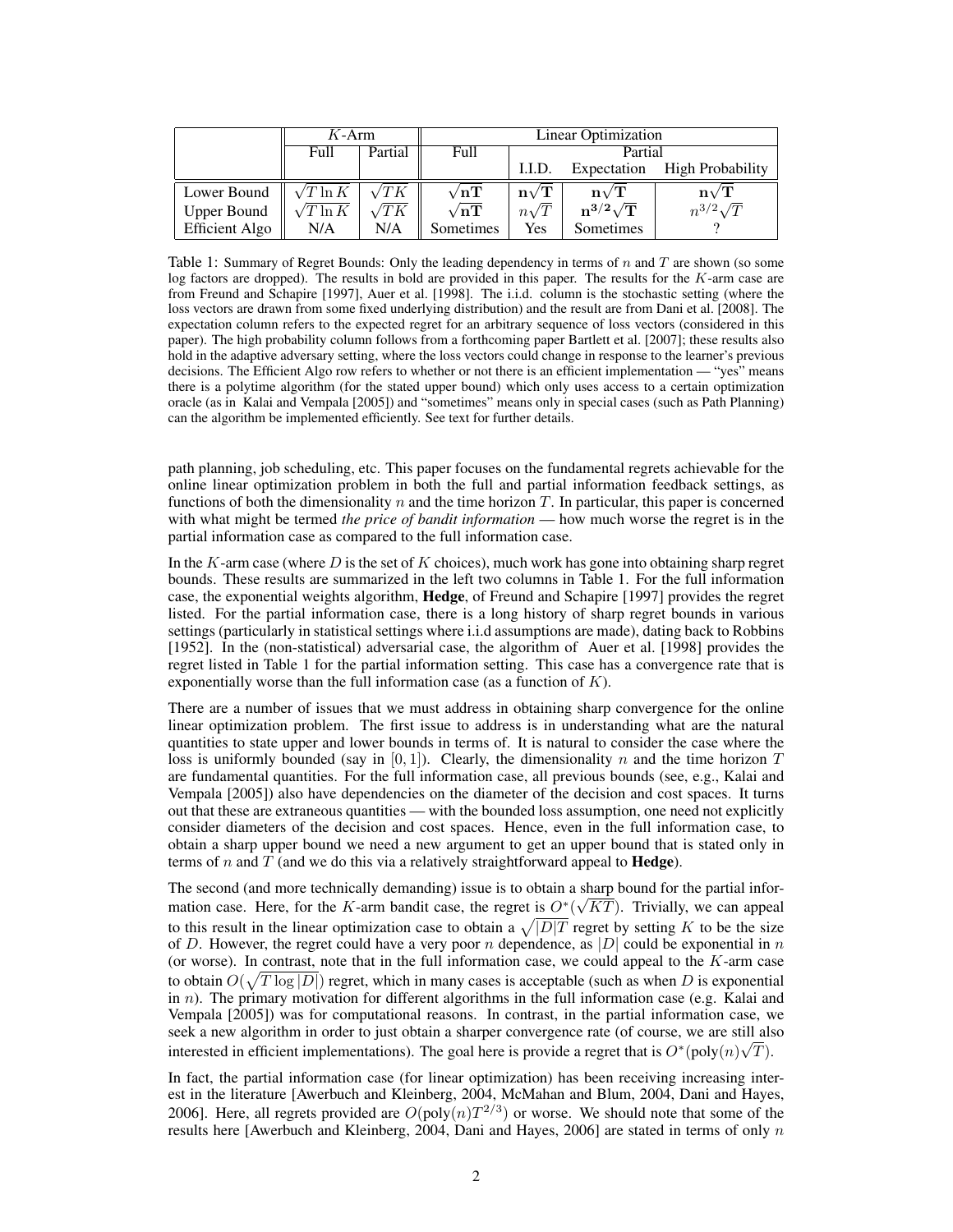and T (without referring to the diameters of various spaces). There is only one (non-trivial) special case [Gyorgy et al., 2007] in the literature where an  $O^*(\text{poly}(n)\sqrt{T})$  regret has been established, and this case assumes significantly more feedback than in the partial information case — their result is for Path Planning (where  $D$  is the set of paths on a graph and  $n$  is the number of edges) and the feedback model assumes that learner receives the weight along *each* edge that is traversed (significantly more information than the just the scalar loss). The current paper provides the first  $O^*(\text{poly}(n)\sqrt{T})$  regret for the general online linear optimization problem with scalar feedback in particular, our algorithm has an expected regret that is  $O^*(n^{3/2}\sqrt{T})$ .

The final issue to address here is lower bounds, which are not extant in the literature. This paper provides lower bounds for both the full and partial information case. We believe these lower bounds are tight, up to log factors.

We have attempted to summarize the extant results in the literature (along with the results in this paper) in Table 1. We believe that we have a near complete picture of the achievable rates. One striking result is that the price of bandit information is relatively small — the upper bound is only a factor of  $n$  worse than in the full information case. In fact, the lower bounds suggest the partial a factor of *n* worse than in the full information case. In fact, the lower bounds suggest the partial feedback case is only worse by a factor of  $\sqrt{n}$ . Contrast this to the K arm case, where the full information case does exponentially better as a function of K.

As we believe that the lower bounds are sharp, we conjecture that the price of bandit information As we believe that the lower bounds are sharp, we conjecture that the price of bandit information is only  $\sqrt{n}$ . Part of our reasoning is due to our previous result [Dani et al., 2008] in the i.i.d. case (where the linear loss functions are sampled from a fixed, time invariant distribution) — there, we provided an upper bound on the regret of only  $O^*(n\sqrt{T})$ . That bound was achieved by a *deterministic* algorithm which was a generalization of the celebrated algorithm of Lai and Robbins. [1985] for the  $K$ -arm case (in the i.i.d. setting).

Finally, we should note that this paper primarily focuses on the achievable regrets, not on efficient implementations. In much of the previous work in the literature (for both the full and partial information case), the algorithms can be implemented efficiently provided access to a certain optimization oracle. We are not certain whether our algorithms can be implemented efficiently, in general, with only this oracle access. However, as our algorithms use the **Hedge** algorithm of Freund and Schapire [1997], for certain important applications, efficient implementations *do* exist, based on dynamic programming. Examples include problems such as Path Planning (for instance, in routing network traffic), and also Markov Decision Problems, one of the fundamental models for long-term planning in AI. This idea has been developed by Takimoto and Warmuth [2003] and also applied by Gyorgy et al. [2007] (mentioned earlier) for Path Planning — the extension to Markov Decision Problems is relatively straightforward (based on dynamic programming).

The paper is organized as follows. In Section 2, we give a formal description of the problem. Then in Section 3 we present upper bounds for both the full information and bandit settings. Finally, in Section 4 we present lower bounds for both settings. All results in this paper are summarized in Table 1 (along with previous work).

## 2 Preliminaries

Let  $D \subset \mathbb{R}^n$  denote the decision space. The learner plays the following T-round game against an oblivious adversary. First, the adversary chooses a sequence  $L_1, \ldots, L_t$  of loss vectors in  $\mathbb{R}^n$ . We assume that the loss vectors are *admissible*, meaning they satisfy the boundedness property that for each t and for all  $x \in D$ ,  $0 \leq L_t \cdot x = L_t^{\dagger} x \leq 1$ . On each round t, the learner must choose a decision  $x_t$  in D, which results in a loss of  $\ell_t = L_t^{\dagger} x_t$ . Throughout the paper we represent  $x \in D$  and  $L_t$ as column vectors and use  $v^{\dagger}$  to denote the transpose of a column vector v. In the full information case,  $L_t$  is revealed to the learner after time t. In the partial information case, only the incurred loss  $\ell_t$  (and not the vector  $L_t$ ) is revealed.

If  $x_1, \ldots, x_T$  are the decisions the learner makes in the game, then the total loss is  $\sum_{t=1}^T L_t^{\dagger} x_t$ . The *cumulative regret* is defined by

$$
R = \sum_{t=1}^{T} L_t^{\dagger} x_t - \min_{x \in D} \left( \sum_{t=1}^{T} L_t^{\dagger} x \right)
$$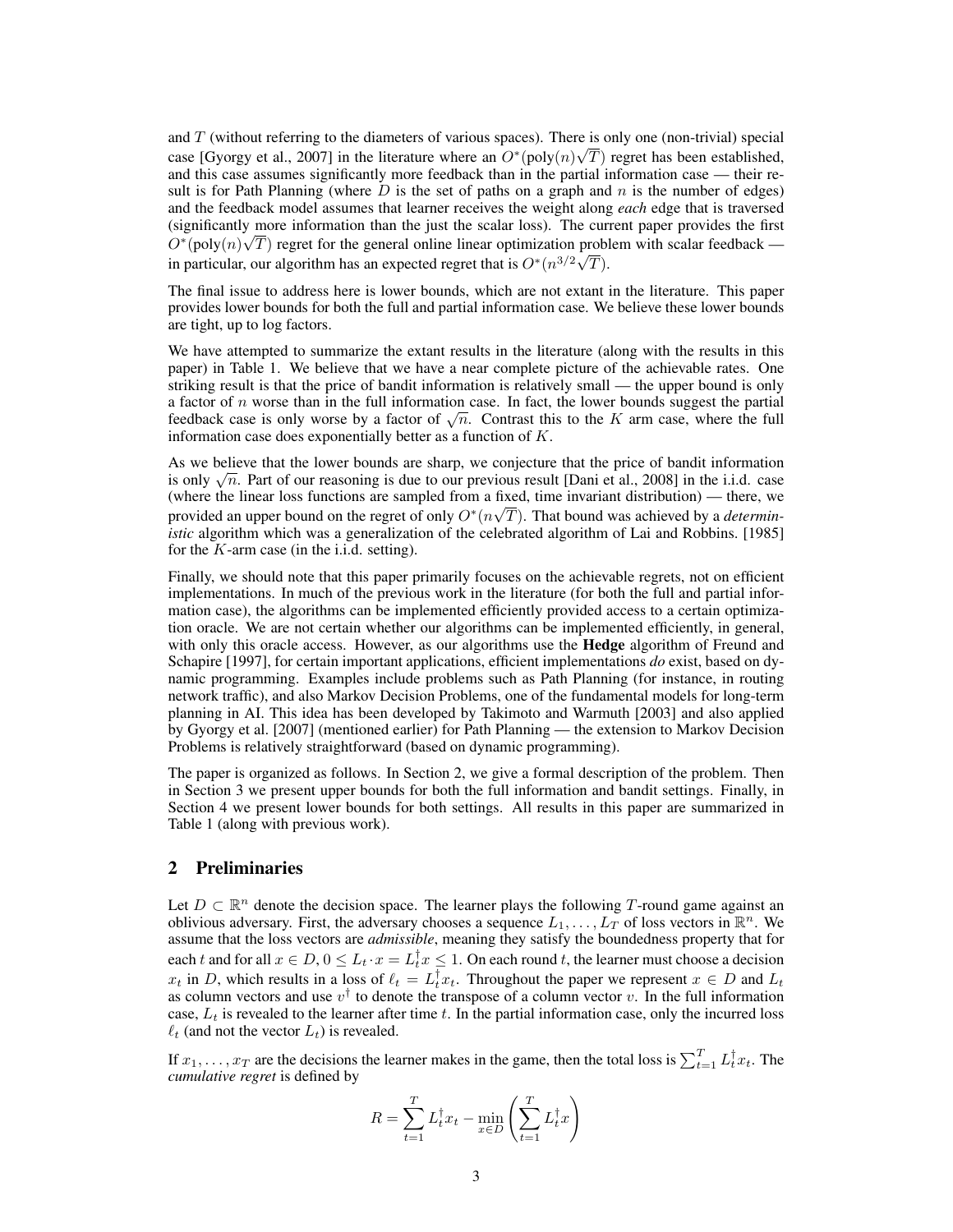In other words, the learner's loss is compared to the loss of the best single decision in hindsight. The goal of the learner is to make a sequence of decisions that guarantees low regret. For the partial information case, our upper bounds on the regret are only statements that hold in expectation (with respect to the learner's randomness). The lower bounds provided hold with high probability.

This paper also assumes the learner has access to a *barycentric spanner* (as defined by Awerbuch and Kleinberg [2004]) of the decision region — such a spanner is useful for exploration. This is a subset of  $n$  linearly independent vectors of the decision space, such that every vector in the decision space can be expressed as a linear combination of elements of the spanner with coefficients in  $[-1, 1]$ . Awerbuch and Kleinberg [2004] showed that any full rank compact set in  $\mathbb{R}^n$  has a barycentric spanner. Furthermore, an *almost* barycentric spanner (where the coefficients are in [−2, 2]) can be found efficiently (with certain oracle access). In view of these remarks, we assume without loss of generality, that D contains the standard basis vectors  $\vec{e}_1 \dots \vec{e}_n$  and that  $D \subset [-1, 1]^n$ . We refer to generality, that *D* contains the standard basis vectors  $e_1 \tldots e_n$  and that  $D \subseteq [-1, 1]^n$ . We reflue set  $\{\vec{e}_1 \ldots \vec{e}_n\}$  as the *spanner*. Note that with this assumption,  $||x||_2 \le \sqrt{n}$  for all  $x \in D$ .

## 3 Upper Bounds

The decision set  $D$  may be potentially large or even uncountably infinite. However, for the purposes of designing algorithms with sharp regret bounds, the following lemma shows that we need only concern ourselves with finite decision sets — the lemma shows that any decision set may be approximated to sufficiently high accuracy by a suitably small set (which is a  $1/\sqrt{T}$ -net for *D*).

**Lemma 3.1.** *Let*  $D \subset [-1,1]^n$  *be an arbitrary decision set. Then there is a set*  $\tilde{D} \subset D$  *of size at most*  $(4nT)^{n/2}$  *such that for every sequence of admissible loss vectors, the optimal loss for*  $\widetilde{D}$  *is* at most (4n1)<sup>→ *r*</sup> such that for every sequence of<br>within an additive  $\sqrt{nT}$  of the optimal loss for D.

*Proof sketch.* For each  $x \in D$  suppose we truncate each coordinate of x to only the first  $\frac{1}{2} \log(nT)$ bits. Now from all  $x \in D$  which result in the same truncated representation, we select a single representative to be included in  $\tilde{D}$  This results in a set  $\tilde{D}$  of size at most  $(4nT)^{n/2}$  which is a  $1/\sqrt{T}$ -net for D. That is, every  $x \in D$  is at distance at most  $1/\sqrt{T}$  from its nearest neighbor in D.  $1/\sqrt{I}$  -net for D. That is, every  $x \in D$  is at distance at most  $1/\sqrt{I}$  from its nearest neighbor in D.<br>Since an admissible loss vector has norm at most  $\sqrt{n}$ , summing over the T rounds of the game, we since an admission loss vector has norm at most  $\sqrt{n}$ , summing over the *1* rounds see that the optimal loss for  $\tilde{D}$  is within an additive  $\sqrt{nT}$  of the optimal loss for *D*.  $\Box$ 

For implementation purposes, it may be impractical to store the decision set (or the covering net of the decision set) explicitly as a list of points. However, our algorithms only require the ability to sample from a specific distribution over the decision set. Furthermore, in many cases of interest the full decision set is finite and exponential in n, so we can directly work with  $\dot{D}$  (rather than a cover of  $D$ ). As discussed in the Introduction, in many important cases of interest this can actually be accomplished using time and space which are only logarithmic in  $|D|$  — this is due to that **Hedge** can be implemented efficiently for these special cases.

#### 3.1 With Full Information

In the full information setting, the algorithm Hedge of Freund and Schapire [1997] guarantees a regret at most of  $O(\sqrt{T \log |D|})$ . Since we may modify D so that  $\log |D|$  is  $O(n \log n \log T)$ , this gives us regret  $O^*(\sqrt{nT})$ . Note that we are only concerned with the regret here. **Hedge** may in general be quite inefficient to implement. However, in many special cases of interest, efficient implementations *are* in fact possible, as discussed in the Introduction.

We also note that under the relatively minor assumption of the existence of an oracle for offline optimization, the algorithm of Kalai and Vempala [2005] *is* an efficient algorithm for this setting. However, it appears that that their regret is  $O(n\sqrt{T})$  rather than  $O(\sqrt{nT})$  — their regret bounds are stated in terms of diameters of the decision and cost spaces, but we can bound these in terms of n, which leads to the  $O(n\sqrt{T})$  regret for their algorithm.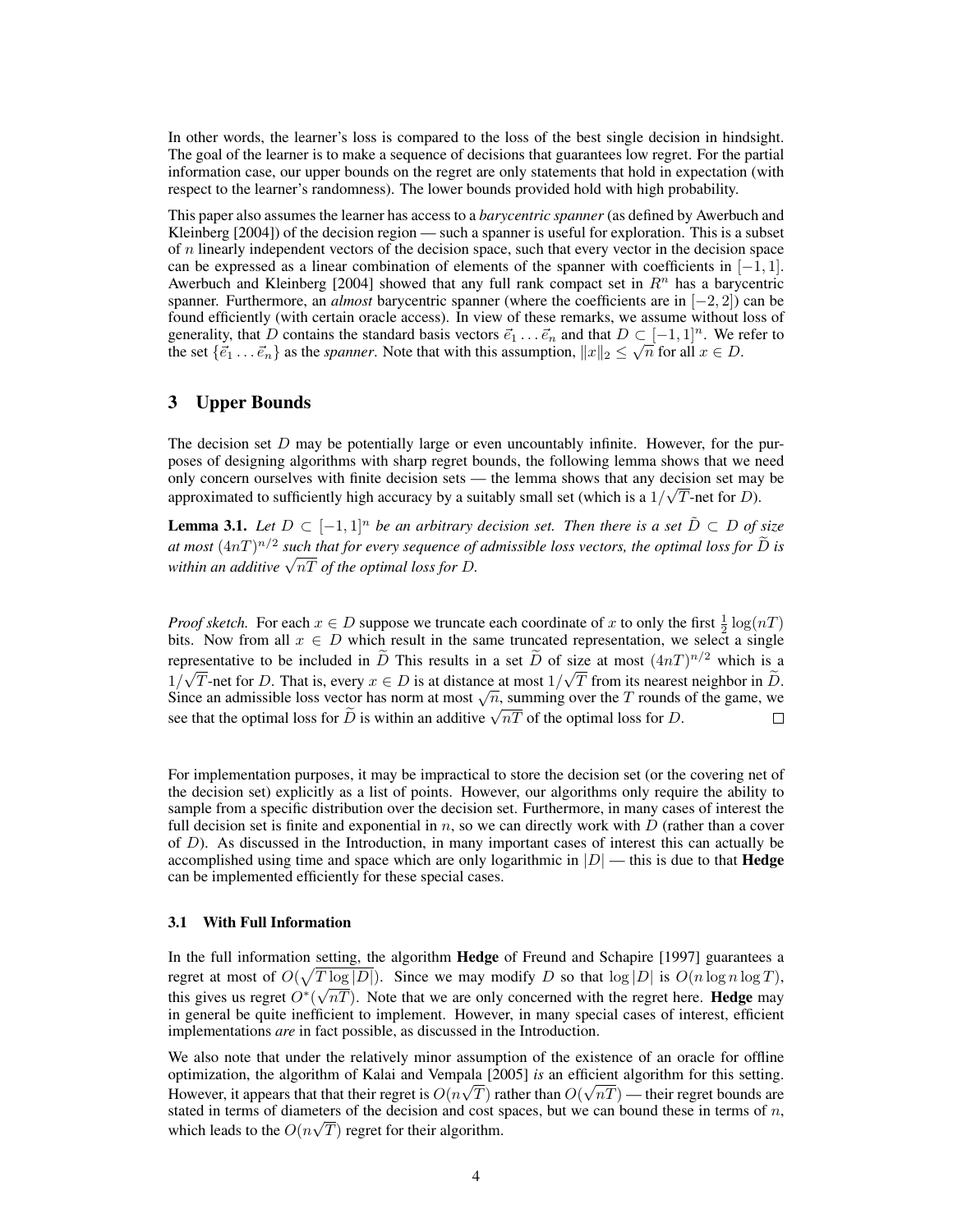#### 3.2 With Bandit Information

We now present the Geometric Hedge algorithm (shown in Algorithm 3.1) that achieves low expected regret for the setting where only the observed loss,  $\ell_t = L_t \cdot x_t$ , is received as feedback. This algorithm is motivated by the algorithms in Auer et al. [1998] (designed for the  $K$ -arm case), which use **Hedge** (with estimated losses) along with a  $\gamma$  probability of exploration.

Algorithm GEOMETRICHEDGE( $D, \gamma, \eta$ )  $\forall x \in D, p_1(x) \leftarrow \frac{1}{|D|}$ for  $t \leftarrow 1$  to  $T$  $\forall x \in D, \hat{p}_t(x) = (1 - \gamma)p_t(x) + \frac{\gamma}{n}\mathbf{1}\{x \in \text{spanner}\}\$ Sample  $x_t$  according to distribution  $\hat{p}_t$ Incur and observe loss  $\ell_t := L_t^{\dagger} x_t$  $C_t := \mathbb{E}_{\widehat{p}_t}\left[xx^\dagger\right]$  $\widehat{L}_t := \ell_t C_t^{-1} x_t$  $\forall x \in D, p_{t+1}(x) \propto p_t(x) e^{-\eta \widehat{L}_t^{\dagger} x}$ 

In the Geometric Hedge algorithm, there is a  $\gamma$  probability of exploring with the spanner on each round (motivated by Awerbuch and Kleinberg [2004]). The estimated losses we feed into Hedge are determined by the estimator  $\hat{L}_t$  of  $L_t$ . Note that the algorithm is well defined as  $C_t$  is always non-singular. The following lemma shows why this estimator is sensible.

**Lemma 3.2.** On each round  $t$ ,  $\hat{L}_t$  is an unbiased estimator for the true loss vector  $L_t$ .

*Proof.* 
$$
\hat{L}_t = \ell_t C_t^{-1} x_t = (L_t \cdot x_t) C_t^{-1} x_t = C_t^{-1} x_t (x_t^{\dagger} L_t)
$$
. Therefore  
\n
$$
\mathbb{E} [\hat{L}_t] = \mathbb{E} [C_t^{-1} x_t (x_t^{\dagger} L_t)] = C_t^{-1} \mathbb{E} [x_t x_t^{\dagger}] L_t = C_t^{-1} C_t L_t = L_t
$$

where all the expectations are over the random choice of  $x_t$  drawn from  $\hat{p}_t$ .

In the K-arm case, where  $n = K$  and  $D = \{\vec{e}_1, \ldots, \vec{e}_K\}$ , Algorithm 3.1 specializes to the Exp3 algorithm of Auer et al. [1998].

Note that if  $|D|$  is exponential in the dimension n then in general, maintaining and sampling from the distributions  $p_t$  and  $\hat{p}_t$  is very expensive in terms of running time. However in many special cases of interest, this can actually be implemented efficiently.

We now state the main technical result of the paper.

**Theorem 3.3.** Let  $\gamma = \frac{n^{3/2}}{\sqrt{T}}$  and  $\eta = \frac{1}{\sqrt{nT}}$  in Algorithm 3.1. For any sequence  $L_1, \ldots, L_T$  of *admissible loss vectors, let* R *denote the regret of Algorithm 3.1 on this sequence. Then*

$$
\mathbb{E}R \le \ln|D|\sqrt{n}\overline{T} + 2n^{3/2}\sqrt{T}
$$

As before, since we may replace D with a set of size  $O((nT)^{n/2})$  for an additional regret of only  $\overline{nT}$ , the regret is  $O^*(n^{3/2}\sqrt{T})$ . Moreover, if  $|D| \leq c^n$  for some constant c, as is the case for the online shortest path problem, then  $\mathbb{E}R = O(n^{3/2}\sqrt{T}).$ 

#### 3.3 Analysis of Algorithm 3.1

In this section, we prove Theorem 3.3. We start by providing the following bound on the sizes of the estimated loss vectors used by Algorithm 3.1.

**Lemma 3.4.** *For each*  $x \in D$  *and*  $1 \le t \le T$ *, the estimated loss vector*  $\widehat{L}_t$  *satisfies* 

$$
|\widehat{L}_t \cdot x| \leq \frac{n^2}{\gamma}
$$

 $\Box$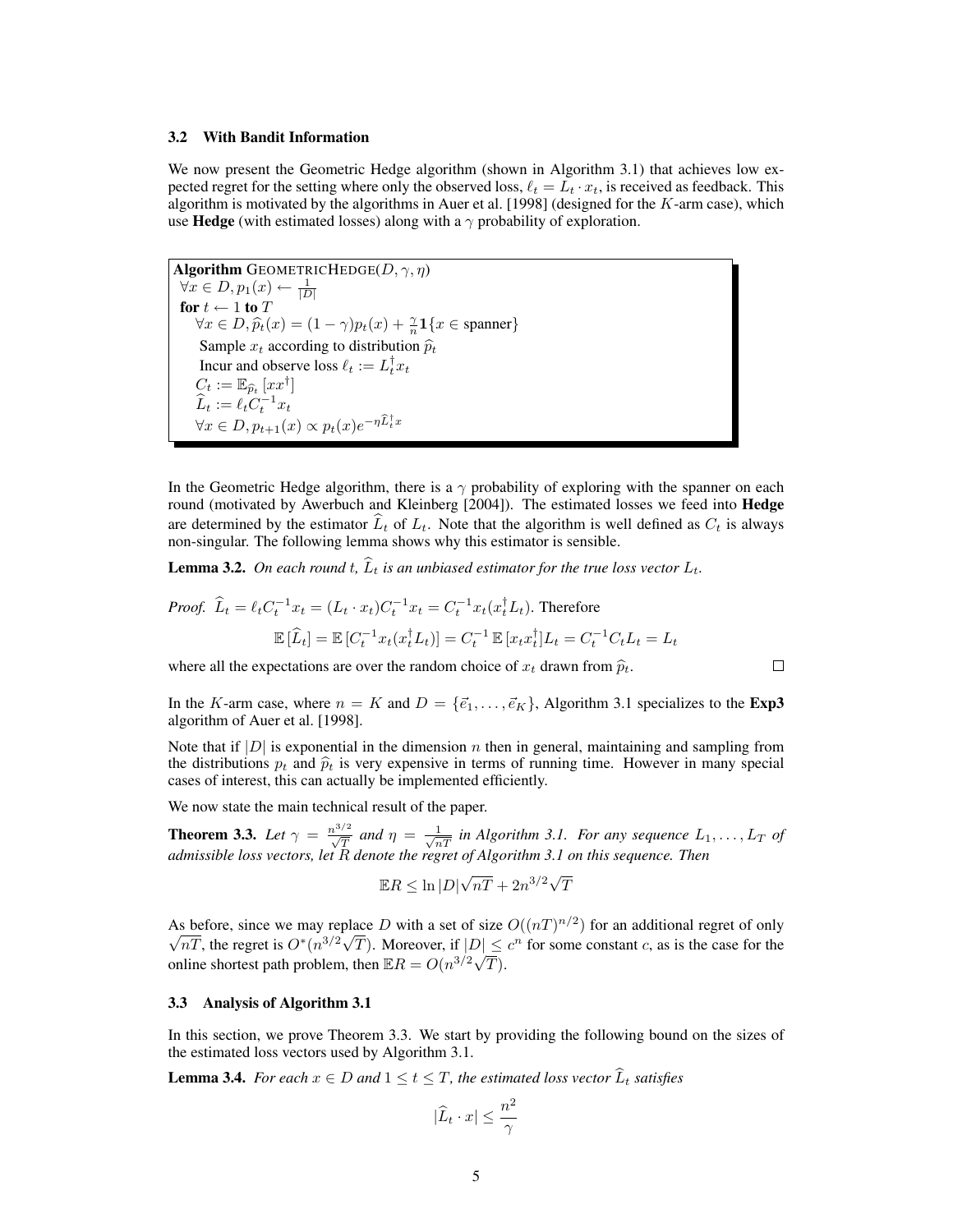*Proof.* First, let us examine  $C_t$ . Let  $\lambda_1, \ldots, \lambda_n$  be the eigenvalues of  $C_t$ , and  $v_1, \ldots, v_n$  be the corresponding (orthonormal) eigenvectors. Since  $C_t := \mathbb{E}_{\widehat{p}_t} [xx^{\dagger}]$  and  $\lambda_i = v_i^{\dagger} C_t v_i$ , we have

$$
\lambda_i = v_i^{\dagger} \mathop{\mathbb{E}}_{\hat{p}_t} [xx^{\dagger}] v_i = \sum_{x \in D} \hat{p}_t(x) (x \cdot v_i)^2
$$
 (1)

and so

$$
\lambda_i = \sum_{x \in D} \widehat{p}_t(x)(x \cdot v_i)^2 \ge \sum_{x \in \text{spanner}} \widehat{p}_t(x)(x \cdot v_i)^2 \ge \sum_{j=1}^n \frac{\gamma}{n} (\vec{e}_j \cdot v_i)^2 = \frac{\gamma}{n} ||v_i||^2 = \frac{\gamma}{n}
$$

It follows that the eigenvalues  $\lambda_1^{-1}, \ldots \lambda_n^{-1}$  of  $C_t^{-1}$  are each at most  $\frac{n}{\gamma}$ .

Hence, for each  $x$ 

$$
|\widehat{L}_t \cdot x| = |\ell_t C_t^{-1} x_t \cdot x| \leq \frac{n}{\gamma} |\ell_t| \|x_t\|_2 \|x\|_2 \leq \frac{n^2}{\gamma}
$$

where we have used the upper bound on the eigenvalues and the upper bound of  $\sqrt{n}$  for  $x \in D$ .

The following proposition is Theorem 3.1 in Auer et al. [1998], restated in our notation (for losses instead of gains). We state it here without proof. Denote  $\Phi_M(\eta) := \frac{e^{M\eta} - 1 - M\eta}{M^2}$ . Proposition 3.5. *(from Auer et al. [1998])For every* x <sup>∗</sup> ∈ D*, the sequence of estimated loss vectors*  $\widehat{L}_1, \ldots, \widehat{L}_T$  and the probability distributions  $p_1, \ldots p_T$  satisfy

$$
\sum_{t=1}^{T} \sum_{x \in D} p_t(x) \widehat{L}_t \cdot x \le \sum_{t=1}^{T} \widehat{L}_t \cdot x^* + \frac{\ln|D|}{\eta} + \frac{\Phi_M(\eta)}{\eta} \sum_{t=1}^{T} \sum_{x \in D} p_t(x) (\widehat{L}_t \cdot x)^2
$$

*where*  $M = n^2/\gamma$  *is an upper bound on*  $|\hat{L} \cdot x|$ *.* 

Before we are ready to complete the proof, two technical lemmas are useful. **Lemma 3.6.** *For each*  $x \in D$  *and*  $1 \le t \le T$ *,* 

$$
\mathbb{E}_{x_t \sim \widehat{p}_t} \left( (\widehat{L}_t \cdot x)^2 \right) \leq x^\dagger C_t^{-1} x
$$

*Proof.* Using that  $\mathbb{E}\left((\widehat{L}_t \cdot x)^2\right) = x^\dagger \, \mathbb{E}\left(\widehat{L}_t \widehat{L}_t^\dagger\right) \! x$ , we have  $x^{\dagger} \mathbb{E} \left( \widehat{L}_t \widehat{L}_t^{\dagger} \right) x = x^{\dagger} \mathbb{E} \left( \ell_t^2 C_t^{-1} x_t x_t^{\dagger} C_t^{-1} \right) x \leq x^{\dagger} C_t^{-1} \mathbb{E} \left( x_t x_t^{\dagger} \right) C_t^{-1} x = x^{\dagger} C_t^{-1} x$ 

**Lemma 3.7.** For each  $1 \le t \le T$ ,

$$
\sum_{x \in D} \widehat{p}_t(x) x^\dagger C_t^{-1} x = n
$$

 $\Box$ 

*Proof.* The singular value decomposition of  $C_t^{-1}$  is  $VBV^{\dagger}$  where B is diagonal (with the inverse eigenvalues as the diagonal entries) and  $V$  is orthogonal (with the columns being the eigenvectors). This implies that  $x^{\dagger} C_t^{-1} x = \sum_i \lambda_i^{-1} (x \cdot v_i)^2$ . Using Equation 1, it follows that

$$
\sum_{x \in D} \widehat{p}_t(x) x^{\dagger} C_t^{-1} x = \sum_{x \in D} \widehat{p}_t(x) \sum_{i=1}^n \lambda_i^{-1} (x \cdot v_i)^2 = \sum_{i=1}^n \lambda_i^{-1} \sum_{x \in D} \widehat{p}_t(x) (x \cdot v_i)^2 = \sum_{i=1}^n 1 = n \quad \Box
$$

We are now ready to complete the proof of Theorem 3.3.

Proof. We now have, for any 
$$
x^* \in D
$$
,  
\n
$$
\sum_{t,x} \widehat{p}_t(x) \widehat{L}_t \cdot x = \sum_{t=1}^T \sum_{x \in D} \left( (1 - \gamma) p_t(x) + \frac{\gamma}{n} \mathbf{1} \{ \exists j : x = \vec{e}_j \} \right) \widehat{L}_t \cdot x
$$
\n
$$
\leq (1 - \gamma) \left( \sum_{t=1}^T \widehat{L}_t \cdot x^* + \frac{\ln |D|}{\eta} + \frac{\Phi_M(\eta)}{\eta} \sum_{t,x} p_t(x) (\widehat{L}_t \cdot x)^2 \right) + \sum_{t=1}^T \sum_{j=1}^n \frac{\gamma}{n} \widehat{L}_t \cdot \vec{e}_j
$$
\n
$$
\leq \sum_{t=1}^T \widehat{L}_t \cdot x^* + \frac{\ln |D|}{\eta} + \frac{\Phi_M(\eta)}{\eta} \sum_{t,x} \widehat{p}_t(x) (\widehat{L}_t \cdot x)^2 + \sum_{t=1}^T \sum_{j=1}^n \frac{\gamma}{n} \widehat{L}_t \cdot \vec{e}_j
$$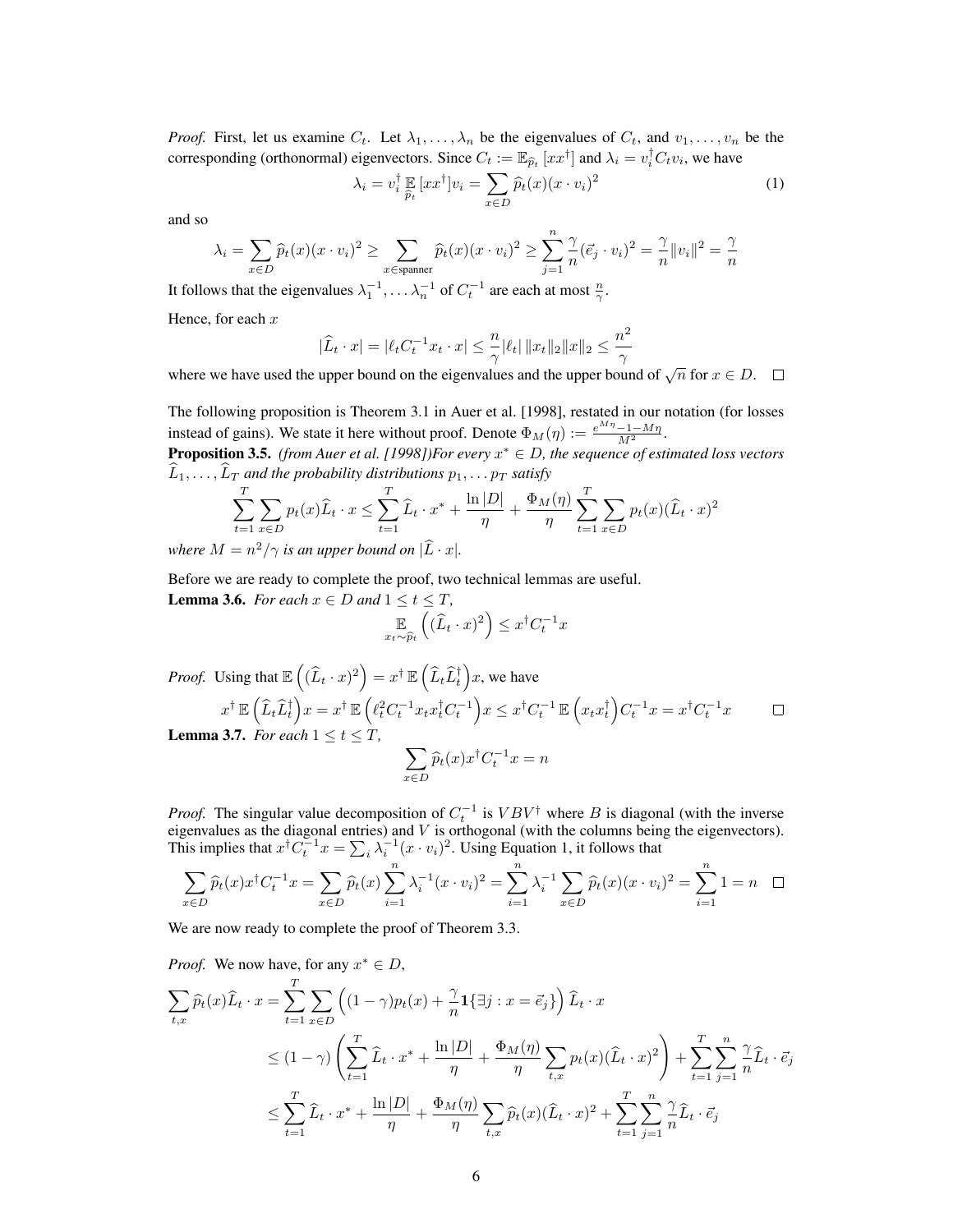where the last step uses  $(1-\gamma)p_t(x) \leq \hat{p}_t(x)$ . Taking expectations and using the unbiased property,

$$
\mathbb{E}\left[\sum_{t,x}\widehat{p}_t(x)\widehat{L}_t\cdot x\right] = \sum_{t=1}^T L_t \cdot x^* + \frac{\ln|D|}{\eta} + \frac{\Phi_M(\eta)}{\eta} \mathbb{E}\left[\sum_{t,x}\widehat{p}_t(x)(\widehat{L}_t\cdot x)^2\right] + \sum_{t=1}^T \sum_{j=1}^n \frac{\gamma}{n}L_t \cdot \vec{e}_j
$$
  

$$
\leq \sum_{t=1}^T L_t \cdot x^* + \frac{\ln|D|}{\eta} + \frac{\Phi_M(\eta)}{\eta} \mathbb{E}\left[\sum_{t,x}\widehat{p}_t(x)\sum_{x_t\sim\widehat{p}_t}(\widehat{L}_t\cdot x)^2\right] + \gamma T
$$
  

$$
\leq \sum_{t=1}^T L_t \cdot x^* + \frac{\ln|D|}{\eta} + \frac{\Phi_M(\eta)}{\eta}nT + \gamma T
$$

where we have used Lemmas 3.6 and 3.7 in the last step.

Setting  $\gamma = \frac{n^{3/2}}{\sqrt{T}}$  and  $\eta = \frac{1}{\sqrt{nT}}$  gives  $M\eta = n^2\eta/\gamma \le 1$ , which implies that  $\Phi_M(\eta) = \frac{e^{M\eta} - 1 - M\eta}{M^2} \le \frac{M^2\eta^2}{M^2}$  $\frac{4 \eta}{M^2} = \eta^2$ 

where the inequality comes from that for  $\alpha \leq 1$ ,  $e^{\alpha} \leq 1 + \alpha + \alpha^2$ . With the above, we have

$$
\mathbb{E}\left[\sum_{t,x}\widehat{p}_t(x)\widehat{L}_t\cdot x\right] \leq \sum_{t=1}^T L_t \cdot x^* + \ln|D|\sqrt{n}T + 2n^{3/2}\sqrt{T}
$$

The proof is completed by noting that

$$
\mathbb{E}\left[\sum_{t,x}\widehat{p}_t(x)\widehat{L}_t\cdot x\right] = \mathbb{E}\left[\sum_{t,x}\widehat{p}_t(x)\mathbb{E}\left(\widehat{L}_t\mid \mathcal{H}_t\right)\cdot x\right] = \mathbb{E}\left[\sum_{t,x}\widehat{p}_t(x)L_t\cdot x\right] = \mathbb{E}\left(\sum_t L_t\cdot x_t\right)
$$
  
is the expected total loss of the algorithm.

is the expected total loss of the algorithm.

## 4 Lower Bounds

#### 4.1 With Full Information

We now present a family of distributions which establishes an  $\Omega(\sqrt{nT})$  lower bound for i.i.d. loss vectors in the full information setting. In the remainder of the paper, we assume for convenience that the incurred losses are in the interval  $[-1, 1]$  rather than [0, 1]. (This changes the bounds by at most a factor of 2.)

**Example 4.1.** For a given  $S \subseteq \{1, \ldots, n\}$  and  $0 < \varepsilon < 1$ , we define a random loss vector L as follows. Choose  $i \in \{1, \ldots, n\}$  uniformly at random. Let  $\sigma \in \pm 1$  be 1 with probability  $(1 + \varepsilon)/2$ and −1 otherwise. Set

$$
L = \begin{cases} \sigma \vec{e}_i & \text{if } i \in S \\ -\sigma \vec{e}_i & \text{if } i \notin S \end{cases}
$$

Let  $\mathcal{D}_{S,\varepsilon}$  denote the distribution of L.

**Theorem 4.2.** Suppose the decision set D is the unit hypercube  $\{-1,1\}^n$ . For any full-information *linear optimization algorithm A, and for any positive integer* T, there exists  $S \subseteq \{1, \ldots, n\}$  such that for loss vectors  $L_1, \ldots, L_T$  sampled i.i.d. according to  $\mathcal{D}_{S, \sqrt{n/T}}$ , the expected regret is  $\Omega(\sqrt{nT})$ .

*Proof sketch.* Clearly, for each S and  $\varepsilon$ , the optimal decision vector for loss vectors sampled i.i.d. according to  $\mathcal{D}_{S,\varepsilon}$  is the vector  $(x_1,\ldots,x_n)$  where  $x_i = -1$  if  $i \in S$  and 1 otherwise.

Suppose S is chosen uniformly at random. In this case, it is clear that the optimal algorithm chooses decision  $(x_1, \ldots, x_n)$  where for each i, the sign of  $x_i$  is the same as the minority of past occurrences of loss vectors  $\pm e_i$  (in case of a tie, the value of  $x_i$  doesn't matter).

Note that at every time step when the empirical minority incorrectly predicts the bias for coordinate i, the optimal algorithm incurs expected regret  $\Omega(\varepsilon/n)$ . By a standard application of Stirling's